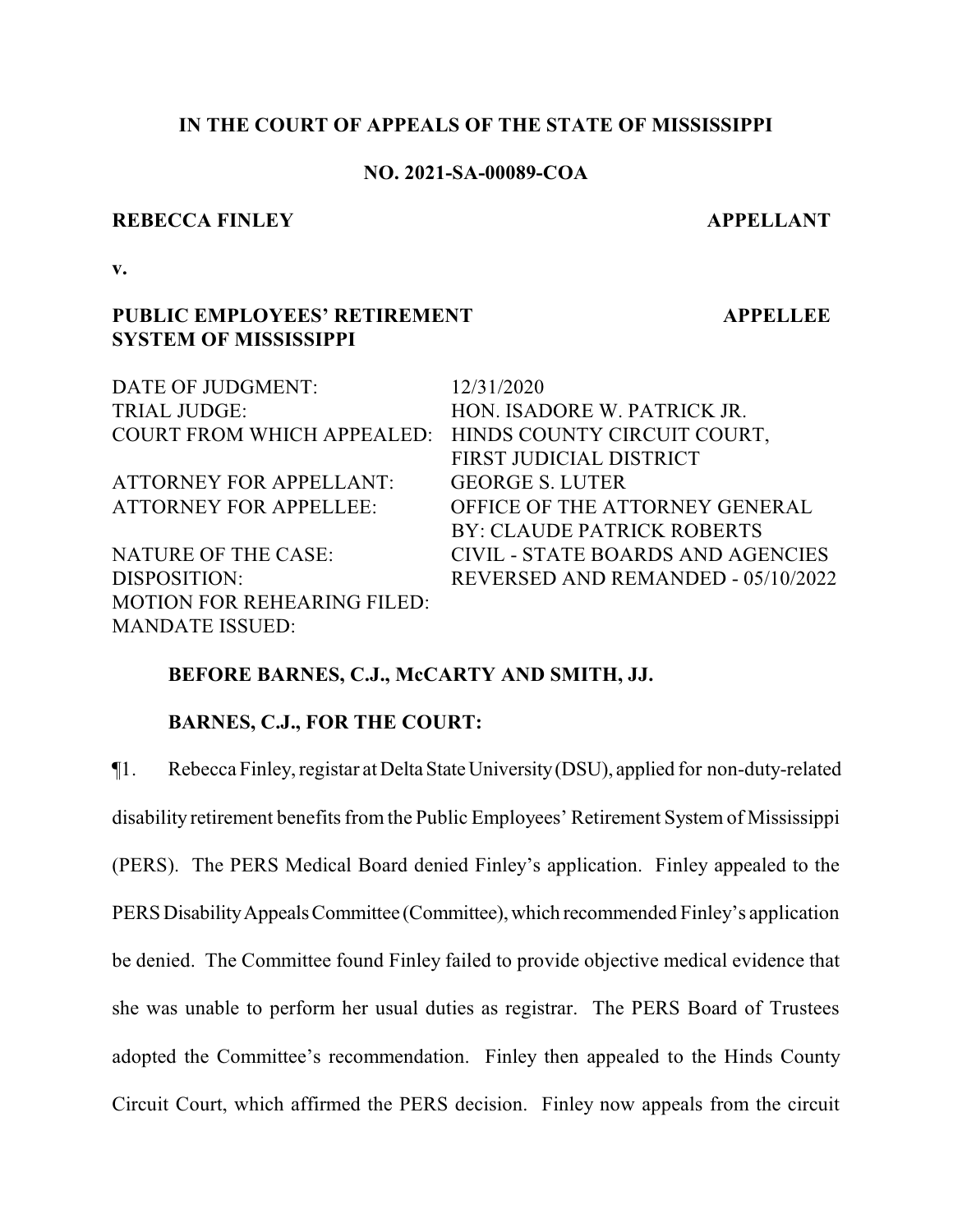court's judgment.

¶2. We find the PERS decision was arbitrary and capricious. The Committee improperly chose to rely on (1) a PERS standardized form filled out by Charles McAdams, Finley's supervisor and DSU's vice president of academic affairs, in which he stated her job was "sedentary," and (2) a job activities checklist that categorized her job duties as sedentary to light. PERS considered McAdams's form as the "official statement" about Finley's job duties instead of also considering a two-page letter by Finley's former co-worker and successor Emily Dabney, which described in detail the physical and mental demands of the job. Further, the Committee chose to ignore parts of McAdams's form that stated Finley's disability impaired her ability to perform specific job duties. Additionally, the Committee improperly found that any extra hours Finley worked were unnecessary and would not change the job requirements because Finley could delegate work to subordinate staff; yet, the record is silent as to whether there was any subordinate staff in her department at the time. Accordingly, we reverse and remand this case for PERS to determine if Finley can perform the duties of registrar as more definitively described by her successor, Dabney, as well as McAdams.

#### **FACTS AND PROCEDURAL HISTORY**

¶3. Finley was employed at DSU starting in June 1990, and after several years she was promoted to the position of registrar. Her last full day of service work was October 9, 2017. Finley is in her late fifties and has approximately twenty-eight years of PERS membership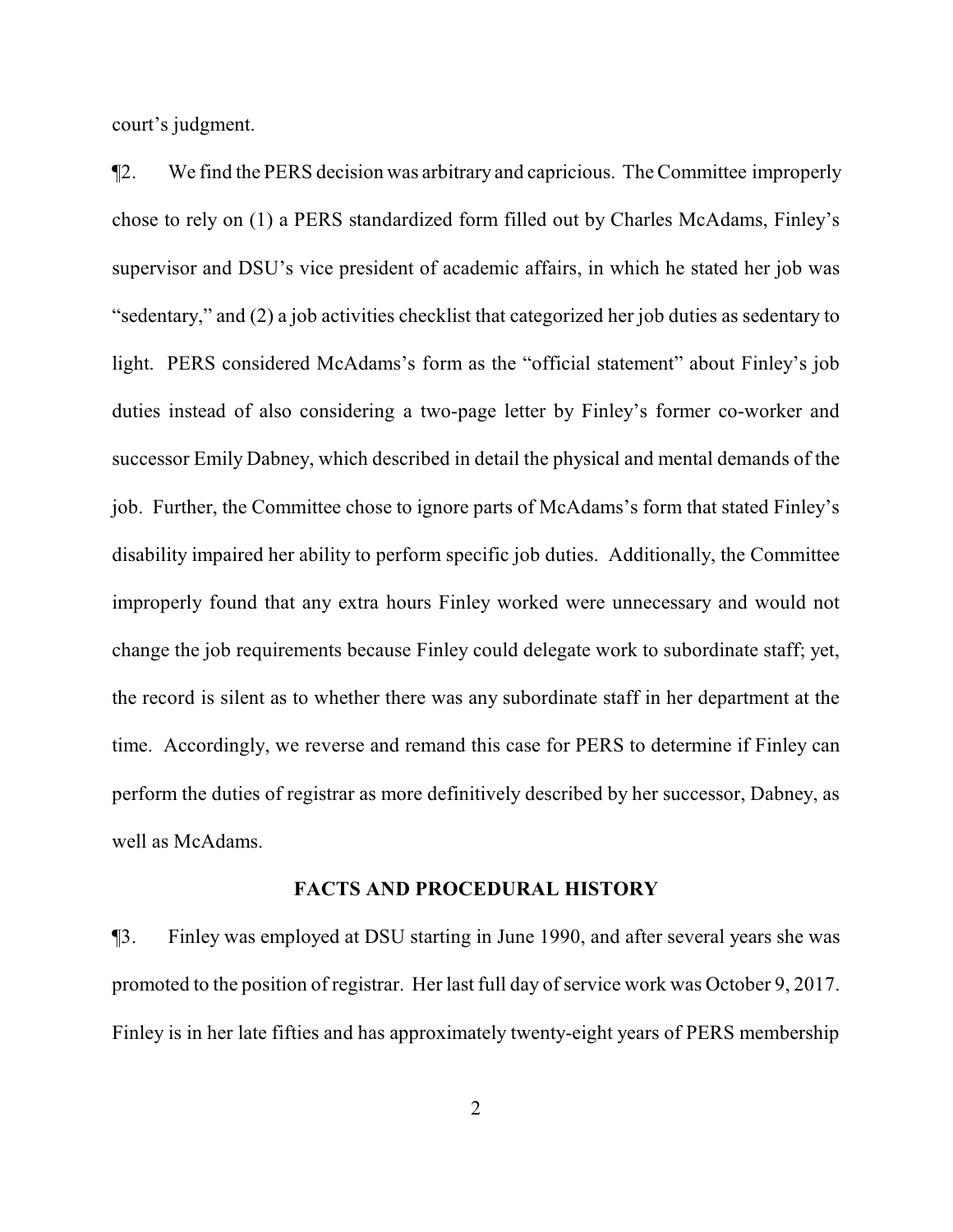service credit. Finley had been experiencing chronic pain in her back, hips, and legs that caused sleep deprivation, so her general practitioner in Cleveland, Mississippi, Dr. Charles Brock, put her on medical leave from October 2017 through December 2017. Finley retired from her position and began receiving PERS retirement benefits on February 1, 2018.

¶4. On February 7, 2018, Finley applied for non-duty-related disability retirement benefits. On her PERS Medical Information Form 4, she stated her disability was based on a diagnosis in December 2017 of "ankylosing spondylitis arthritis."<sup>1</sup> She reported that she quit working because she experienced "severe left shoulder, neck, back pain radiating to groin and left leg/foot, pain and muscle weakness in left arm/hand; blurred vision; [and] side effects of sleep deprivation. The responsibilities of [her] position at work required sitting for extended periods of time working at [her] computer. Repetitive motion from [using a] keyboard and mouse caused pain in [her] arms and hands." Moreover, Finley described her position as highly stressful, demanding accuracy. She claimed because of "debilitating chronic fatigue . . . [t]he physical demands of a full-time job became overwhelming."

¶5. In February 2018, Dr. Brock completed a PERS Statement of Examining Physician Form 7, stating Finley's primary diagnosis was ankylosing spondylitis described as severe.

<sup>&</sup>lt;sup>1</sup> "Ankylosing spondylitis is an inflammatory disease that, over time, can cause some of the small bones in the spine to fuse. This fusing makes the spine less flexible and can result in a hunched over posture . . . neck pain and fatigue are common." Mayo Clinic, Patient Care & Health Information, Diseases and Conditions, https://www.mayoclinic.org/diseases-conditions/ankylosing-spondylitis/symptoms-causes /syc-20354808 (last visited May 10, 2022).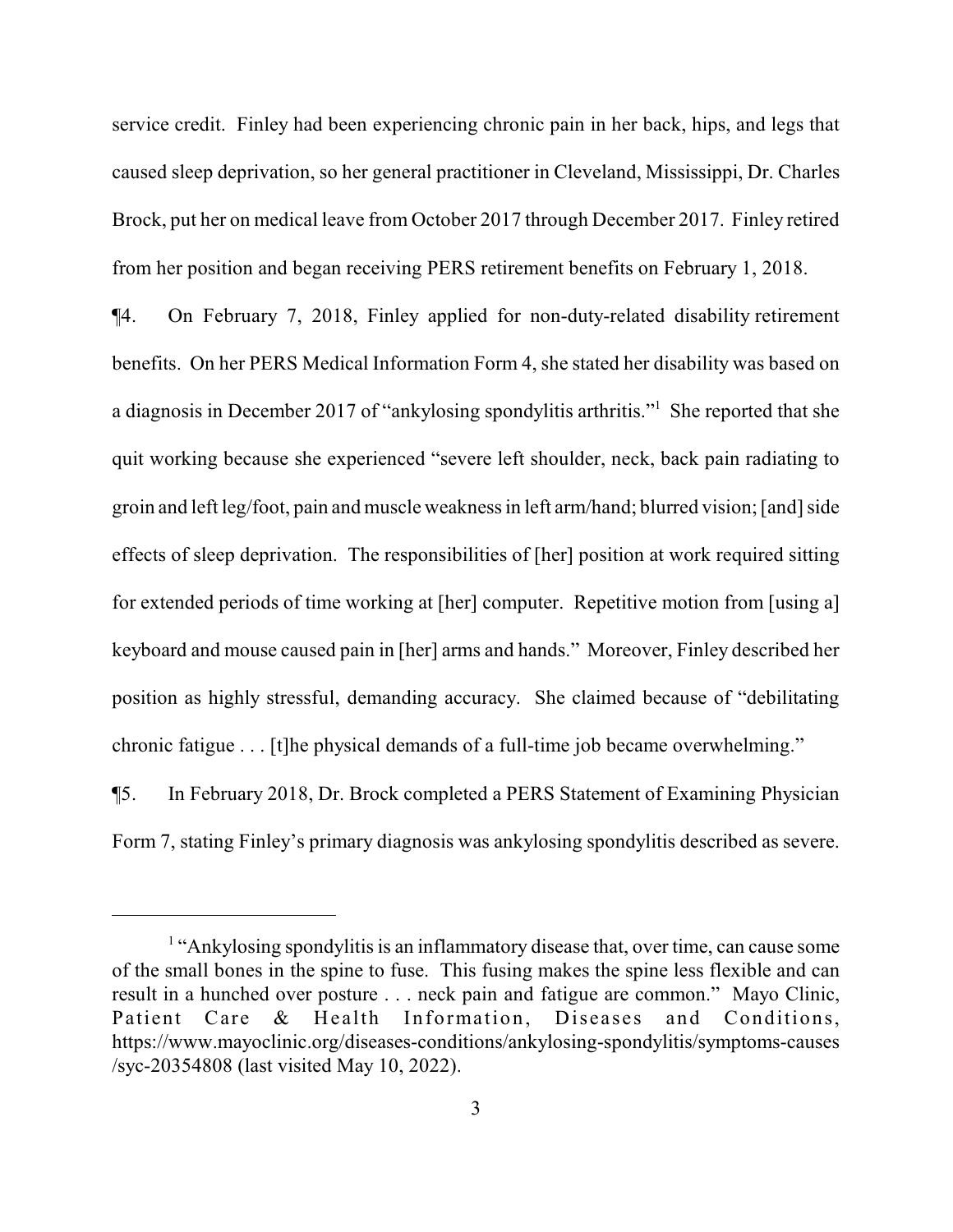As far as her prognosis, he stated it was a "deteriorating disease." Impairments included limited mobility in moving and numbness in the hands and legs. He reported she was not at maximum medical improvement (MMI) but was permanently disabled. Her permanent partial impairments were muscle loss in the thoracic/lower spine and one shoulder. He concluded Finley was unable to perform any work. Attached were records indicating she had been prescribed approximately twenty medications over the last year. Her other "problems" included cervical disc disorder and obesity, both with an onset in 2017.

¶6. Additionally, attached to Dr. Brock's form were Finley's October 2017 Bolivar Medical Center MRI results of her cervical and lumbar spine, which he had ordered. The results of the imaging showed her lumbar spine had "very mild degenerative disease." Her cervical spine MRI showed "[m]ultilevel cervical degenerative disc disease with mild . . . central canal stenosis" and some "[p]rominent . . . facet osteoarthritis." Dr. Brock referred Finley to Dr. Philip Azordegan, a neurosurgeon with NewSouth NeuroSpine in Flowood, Mississippi, for her spinal issues.

¶7. Dr. Azordegan did not complete a PERS Form 7 but instead submitted to PERS a letter and a medical report from November 2017 after he examined her. He reviewed the MRIs of Finley's lumbar and cervical spine as well. He agreed that there was mild degenerative disease in parts of her lumbar spine. In her cervical spine, he found that "for the most part your spinal cord has room"; however, there were "some borderline areas." Additionally, he ordered MRIs of her brain and thoracic spine. Finley's brain scan came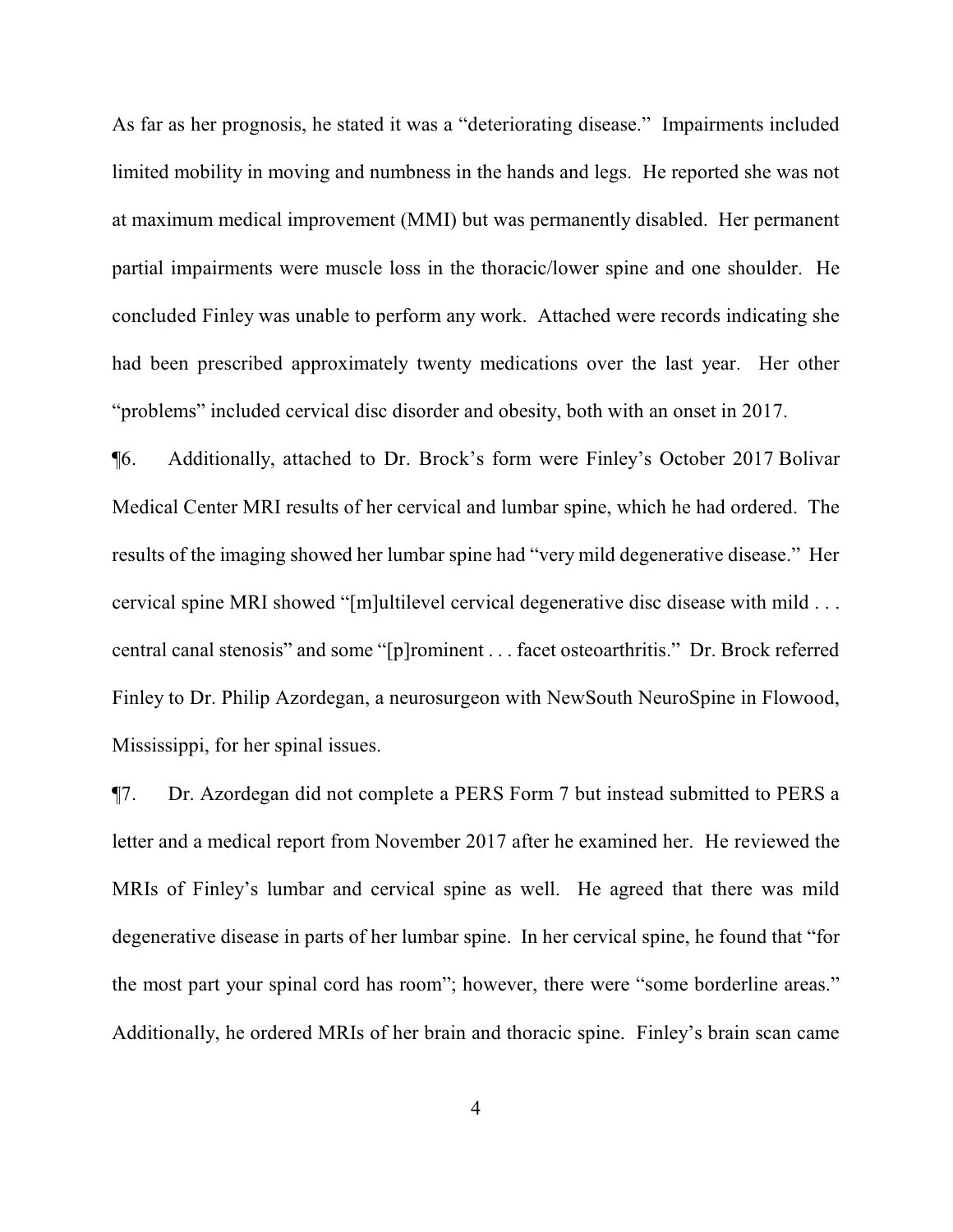back normal, but Dr. Azordegan found a "badly degenerative disc" in her thoracic spine causing irritation to the bone. While he concluded that Finley's symptoms were "not really classic for anything," to relieve her back pain he recommended therapy and injections, not surgery. He referred Finley to Dr. Rahul Vohra, a physical medicine specialist at NewSouth NeuroSpine.

¶8. Dr. Vohra examined Finley in December 2017. He noted her complaints were multiple and ongoing. She had periscapular and thoracic pain, grip weakness, hand numbness, and diffuse joint pain that had been present for many years. He performed a nerve conduction study, which was normal. Her blood tests, however, showed elevated inflammatorymarkers. He thought she would benefit from physical therapy on her shoulder and thoracic spine. Dr. Vohra completed a PERS Form 7 reporting her primary diagnosis as seronegative spondyloarthropathy<sup>2</sup> with a secondary diagnosis of peripheral arthritis. He described both conditions as severe; however, he noted that with ongoing treatment, she had a good prognosis. At the same time, he marked that she was at MMI. Dr. Vohra assigned an impairment of two percent to her body as a whole for her spine and gave Finley a sedentary restriction. However, he deferred any employment restrictions due to her

<sup>&</sup>lt;sup>2</sup> Seronegative spondyloarthropathy is the name for a family of rheumatological disorders (inflammation) that includes ankylosing spondylitis. National Library of Medicine, National Center for Biotechnology Information, https://pubmed.ncbi.nlm.nih.gov/29083692/#:~:text=Seronegative%20spondyloarthropat hies%20(SpA)%20are%20a,(formerly%20Reiter%20syndrome%3B%20ReA)(last visited May 10, 2022).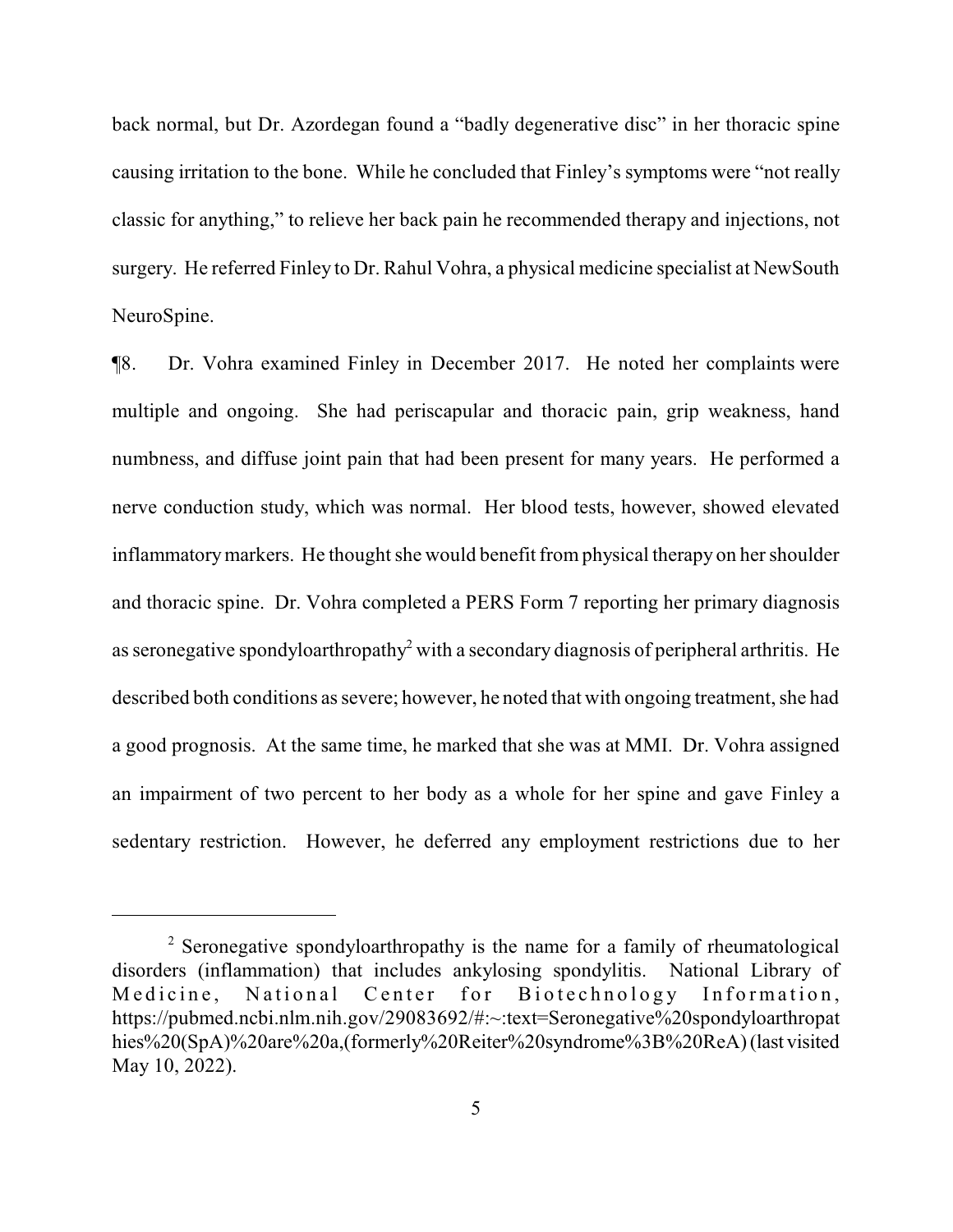autoimmune disorder to her rheumatologist, to whom she was referred.

¶9. Finley began seeing Dr. Robert McMurry, a rheumatologist in Madison, Mississippi, in December 2017. He performed blood tests and ordered x-rays of her spine.<sup>3</sup> The blood tests showed some inflammation was present, and the x-rays suggested ankylosing spondylitis. Dr. McMurry completed a PERS Form 7 in February 2018, also giving Finley a primary diagnosis of seronegative spondyloarthropathy, with no secondary diagnosis.<sup>4</sup> He described her condition as moderate to severe, with a fair prognosis that "may improve with treatment." He noted she had not reached MMI. His only restriction was no "prolonged sitting and standing." Finley continued to see Dr. McMurry every few months forfollow-up treatments. He placed her on numerous medications for pain and Humira injections to reduce inflammation. In October 2018, while her upper-body pain was worse, her lowerback pain had improved, and "her labs looked great."

¶10. Dr. Elizabeth Mitchell, an ophthalmologist, completed a PERS Form7, giving Finley a primary diagnosis of chronic dry eye that Dr. Mitchell described as moderate. She also noted severe amblyopia (lazy eye) in one eye but noted it was from childhood and unrelated

<sup>&</sup>lt;sup>3</sup> The cervical spine x-rays showed moderately severe disc degeneration and narrowing consistent with degenerative disc disease. The x-rays of her lumbar spine showed mild degeneration and narrowing throughout it. X-rays of her thoracic spine showed mild disc degeneration and narrowing.

<sup>&</sup>lt;sup>4</sup> In a letter dated February 2018, Dr. McMurry's clinic wrote to Finley's disability insurance carrier, attaching her medical records and explaining that the clinic "believe[s] [Finley] may have seronegative spondyloarthropathy," but professionals there had onlyseen the patient once at that time.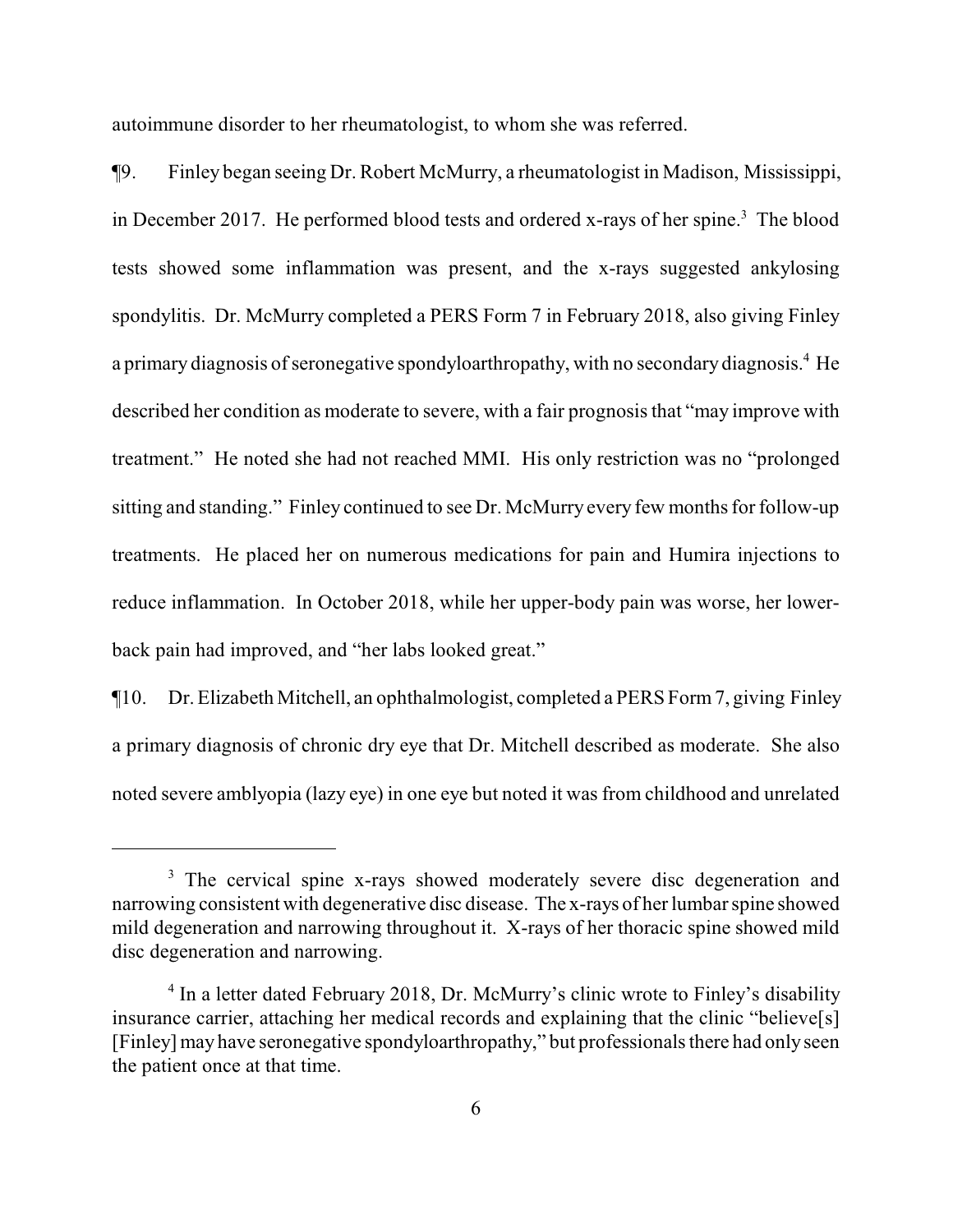to Finley's inflammatory disease. Dr. Mitchell assigned Finley no work restrictions regarding her eye conditions.

¶11. At the request of PERS, Dr. Philip Blount, a physical medicine and rehabilitation physician, conducted an independent medical exam on Finley in April 2018. He reviewed her medical records and, according to Finley, spent less than twenty minutes examining her. In his report, Dr. Blount noted Finley's medical history referenced ankylosing spondylitis, sleep apnea, and depression, among other ailments. He described ankylosing spondylitis as "a chronic progressive rheumatic disorder involving inflammation of the spine, sacroiliac joints, and peripheral joints." He noted that individuals may also have eye inflammation. Dr. Blount stated that Finley did not have severe spine or sacroiliac joint involvement, a genetic marker, or any eye restrictions. He noted that the MRI reports of her cervical, thoracic, and lumbar spine, as well as her pelvis, did "not describe anysignificant ankylosing features"; however, she did have evidence of elevated inflammatory markers on numerous blood tests. Dr. Blount explained that Finley felt she was unable to work due to her sleep difficulties and moderate wide-spread pain. Dr. Blount concluded that Finley did have "probable seronegative spondylorthropy" based upon her long history of spinal pain, elevated inflammatory markers, and peripheral arthritis of the lower extremities. However, he stated her issues of chronic fatigue, chronic pain, and seronegative spondylorthropathy "are compatible with work provided appropriate accommodations are made . . . . Tolerance would be the only limiting factor." On the PERS Job Activities Checklist Form 3, her job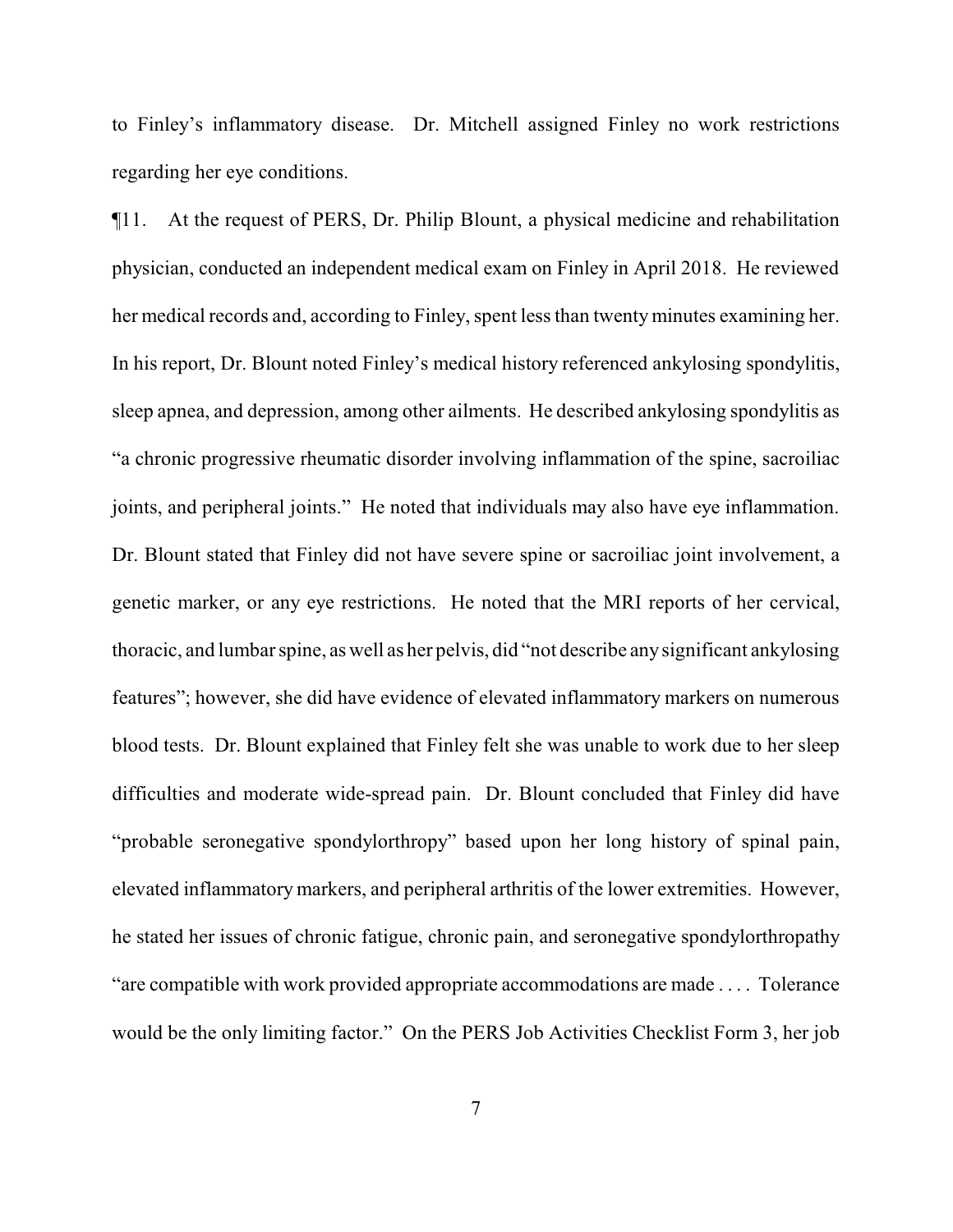duties were categorized as sedentary to light, and the form revealed that Finley could safely perform the activities with no medical risks.<sup>5</sup>

¶12. Dr. James Hubbard, an independent medical examiner (IME) for Finley's long-term disability insurance carrier, reviewed her medical records and spent two and one-half hours examining her in July 2018. 6 In his report, he listed numerous diagnoses, including seronegative ankylosing spondylitis, insomnia, depression, and amblyopia in her right eye.<sup>7</sup> Dr. Hubbard found the "spine pain from her ankylosing spondylitis . . . her most limiting factor," limiting her standing, walking, sitting and requiring her to change positions or lie down for pain relief. He reported her pain as mostly moderate to sometimes severe, her fatigue as mild to moderate, and her cognitive function likely mildly impaired enough to restrict her ability to multitask or concentrate and solve complicated problems. He stated her "insomnia diagnosis affects her overall alertness and causes fatigue. She cannot handle multitasking or be expected to do work that would require precise execution or precise computer input." He declared Finley could work part-time up to four hours a day, five days a week, but would miss one day of work a week on average due to "flare-ups of pain, stiffness, and fatigue due to her ankylosing spondylitis." Her absences would be

<sup>&</sup>lt;sup>5</sup> Lisa Giger, DSU's human resource director, certified this form.

<sup>&</sup>lt;sup>6</sup> In July 2018, Finley was approved for long-term disability insurance benefits of \$2,775 per month in addition to her PERS service retirement benefits for her twenty-eight years of service credit. Finley was also approved for social security disability benefits.

<sup>&</sup>lt;sup>7</sup> Dr. Hubbard found that "[t]he remainder of her diagnoses . . . caused no current impairment or physical limitation."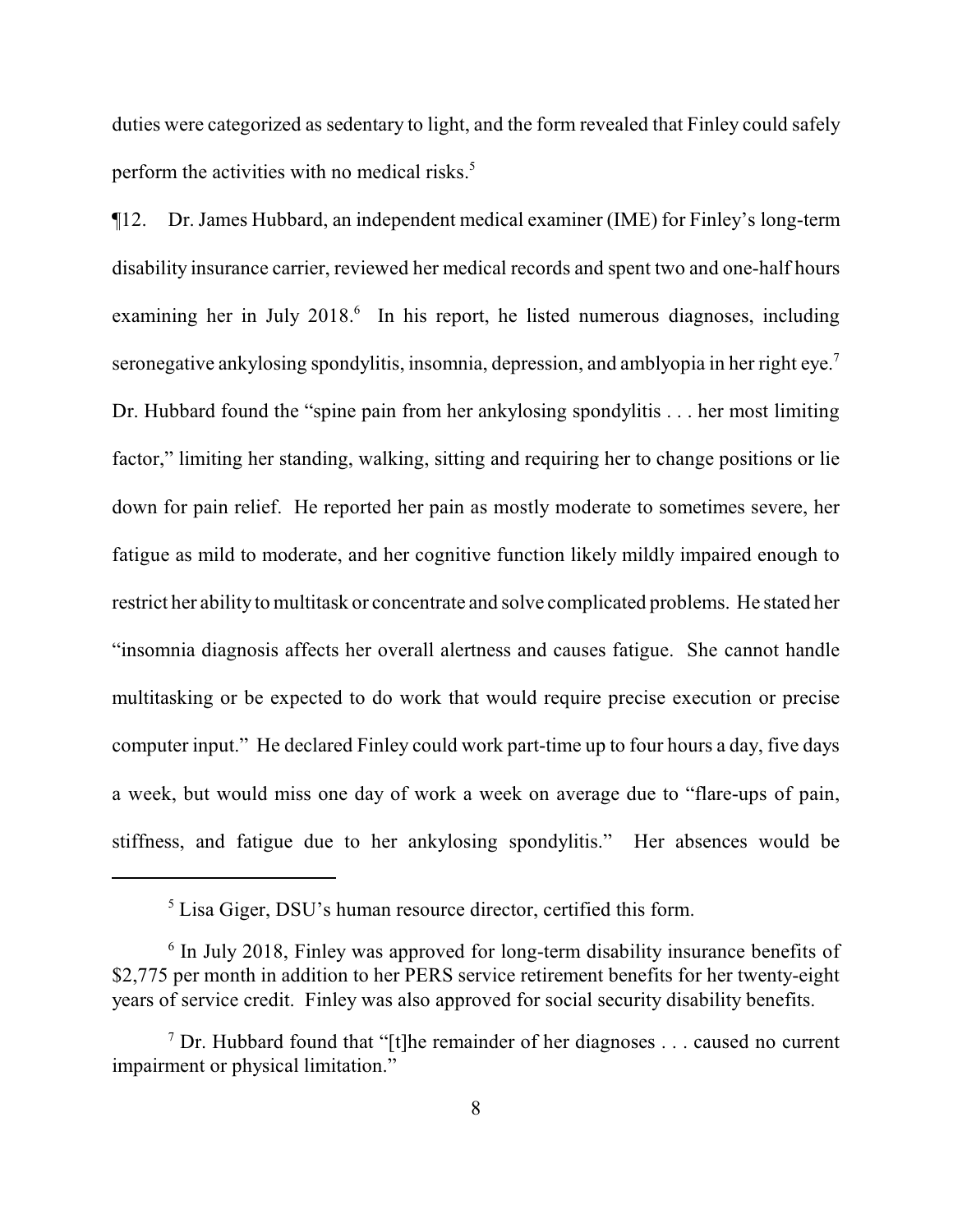"unpredictable and random." Further, she "must be able to lie down for up to ten minutes as needed for her pain."

¶13. In July 2018, Finley first saw Dr. Luther Oakes, a pain physician, upon referral from Dr. Brock for neck and lower back pain. She also saw Dr. Oakes in August and October 2018. His assessment found Finley had lumbago, lumbar facet syndrome, lumbar radiculopathy, central pain syndrome, and fibromyalgia, as well as morbid obesity and ankylosing lumbar spondylitis. Finley was prescribed pain medication and counseled about the benefits of diet and exercise for chronic pain management.

¶14. Vice President McAdams stated on a PERS Employer's Certification of Job Requirements Form 2 that Finley could not perform her job, and "[d]ue to restrictions identified by her physician, she is unable to return to work." Specifically, Finley was "unable to supervise employees and provide leadership in [the]office" and was "unable to assist students." She had fifty-three days of absences in the past twelve months due to her "alleged disability."<sup>8</sup> On the form, McAdams claimed that up to seven hours of Finley's days were spent sitting.

¶15. In June 2018, the PERS Medical Board denied Finley's disability claim, finding insufficient objective medical evidence to support her claim. Finely appealed, and in November 2018, the PERS Appeals Committee conducted a de novo hearing. Finley testified that she began working at DSU in 1990, obtaining a bachelor's and master's degree

<sup>&</sup>lt;sup>8</sup> This language is from the printed portion of the form.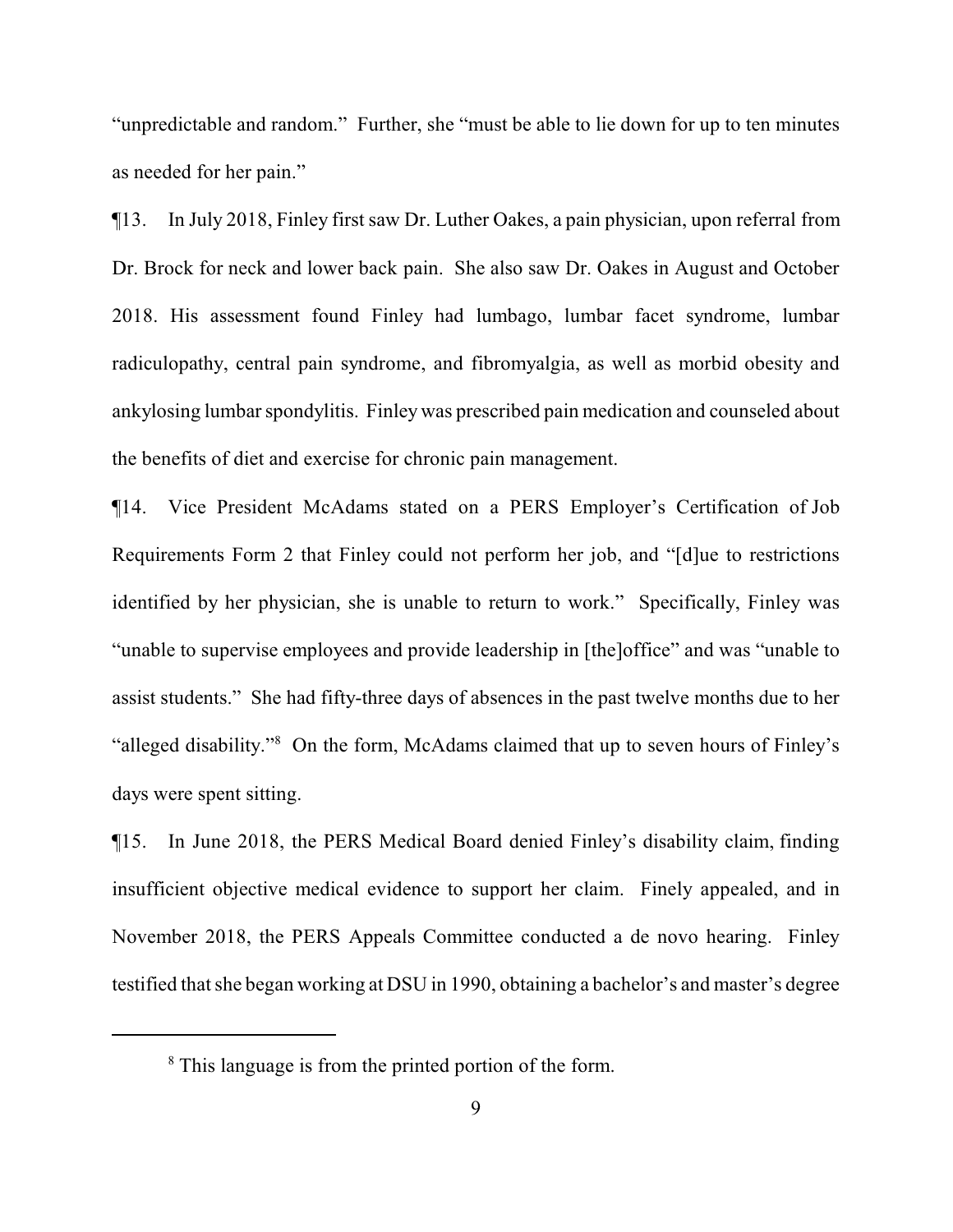from DSU while working in admissions, and she later transferred to the registrar's office. Eventually, she was promoted to the position of registrar. Finley testified that as manager of a department, her absences caused "hard feelings" within the department, and she never knew when she would be absent. From May 2016 through May 2017, Finley estimated she missed four to five weeks of work due to illness.

¶16. Finley testified that starting in 2004 she began having neck and shoulder pain and chronic fatigue. An MRI taken at that time showed some cervical disc degeneration. Working at a computer all day, Finley testified she would experience neck pain as well as chronic fatigue and insomnia, which led her to Dr. Brock, who put her on medical leave in October 2017 until December 2017 after an MRI showed spinal degeneration. Finley testified she was not ready to retire: "the only reason that I would want to retire is if I knew I could not be effective as a registrar."

¶17. Additionally, during the hearing, an October 2018 letter from Dabney (Finley's successor as registrar) to Finley's attorney was entered into the record.<sup>9</sup> Finley testified that McAdams requested Dabney write the letter describing the registrar's numerous duties.<sup>10</sup> Dabney described the job as "very demanding mentally and physically" with a "high stress

<sup>9</sup> The Committee states Dabney's letter describes Dabney's job activities during Dabney's first year as registrar after having transferred from another department.

<sup>&</sup>lt;sup>10</sup> Dabney explained that the registrar's office manages all academic records. The registrar "is ultimately responsible for ensuring the integrity, accuracy and security of all students' academic records . . . as well as transfer academic credits. . . ." She listed numerous other duties the registrar is responsible for as well.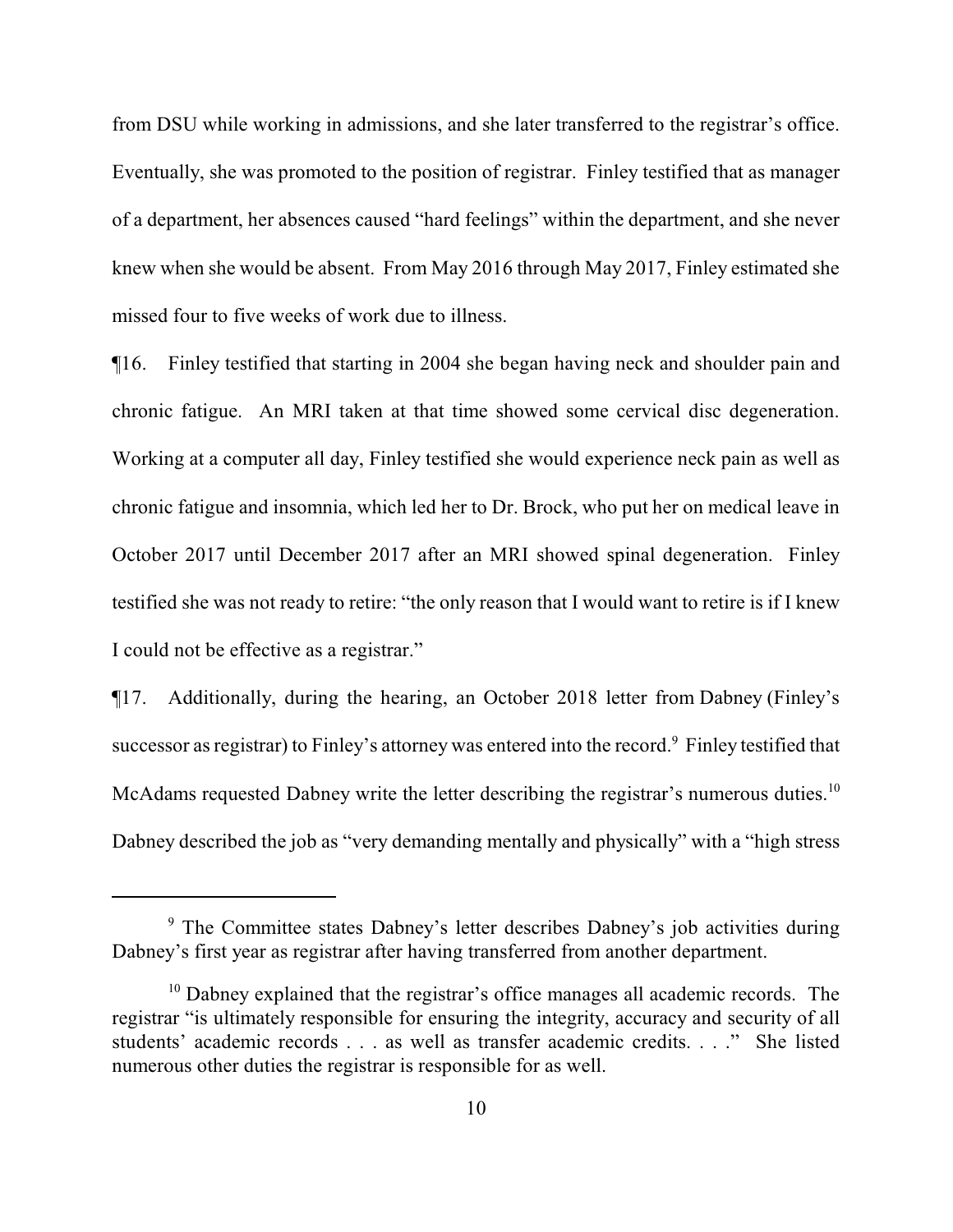level." She consistently works long hours (forty-five to seventy hours a week and seventy to eighty hours a week leading up to and following graduation commencement). During her job, Dabney stated that she routinely walked a great deal (4,500 to 6,000 steps a day) to other offices and across the campus to meetings. Dabney thought the job was challenging for even a healthy individual. Additionally, before Dabney became registrar, when Finley was absent, Finley's responsibilities "[ground] to a halt." Further, Dabney noted that when Finley was in the office she "often looked fatigued" and in pain, mentioned severe insomnia and eye strain, and had "trouble concentrating and communicating effectively." Dabney concluded that "[Finley's] symptoms seemed to impair her ability to perform her responsibilities of this position."

¶18. Finley testified that McAdams was not familiar with her day-to-day job duties and disagreed with some of the comments on his Form 2 about her job description, such as that up to seven hours of her workday consisted of sitting. Finley testified that she had to walk on campus to do her job. Also, Finley agreed with Dabney's comment that the registrar typically works long hours. She testified there was much more to the job than McAdams described. Further, Finley did not have an associate registrar because the position was cut due to budgeting constraints. Finley testified that Dabney would not accept the position as registrar unless the associate registrar position was reinstated. Finley testified her illness caused her to miss deadlines and be an ineffective registrar.

¶19. After the hearing, in a seventeen-page opinion,the Committee recommended a denial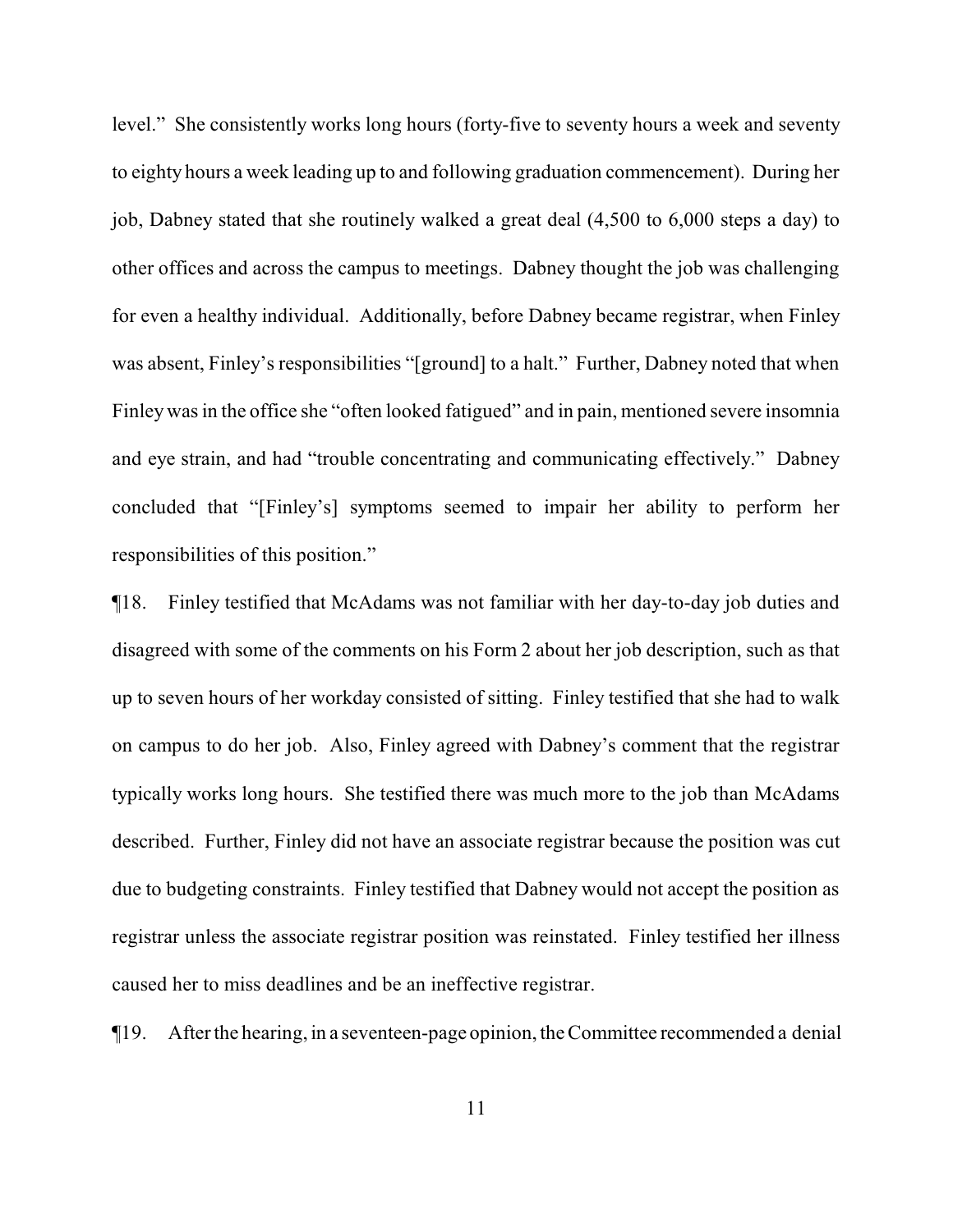of Finley's application for disability benefits. The Committee found insufficient objective medical evidence that Finleywas permanently unable to performthe usual duties of registrar at DSU. The Committee discussed the discrepancy between the job descriptions on McAdams's Form2, Giger's Form3, and Dabney's letter, stating, "There is no evidence that Dr. McAdams or Ms. Giger were aware of, agreed with, or approved the statements made in the Dabney letter." Further, the Committee noted there was no evidence that either individual desired to modify or withdraw his or her certification or checklist. "We are confident that if DSU required its Registrar to consistently work substantial overtime hours, Dr. McAdams and Ms. Giger would have . . . mentioned that requirement prominently" in their respective PERS forms. The Committee stated that a "supervisory employee choosing to work extra hours that could have been performed by subordinate staff does not change the job requirements" of the employer. The Committee concluded that while it "gave thoughtful consideration" to Dabney's letter, it found the PERS Forms 2 and 3 were the official statements of DSU describing the usual job requirements and activities of the registrar.

¶20. Regarding Finley's medical history, the Committee noted there was little medical evidence documenting illness prior to 2017. Dr. Brock diagnosed Finley with ankylosing spondylitis, the inflammatory disease causing much of her pain and fatigue; however, the Committee noted this was an initial diagnosis and make without the benefit of subsequent tests by Dr. Vohra and Dr. McMurray, who both diagnosed her with seronegative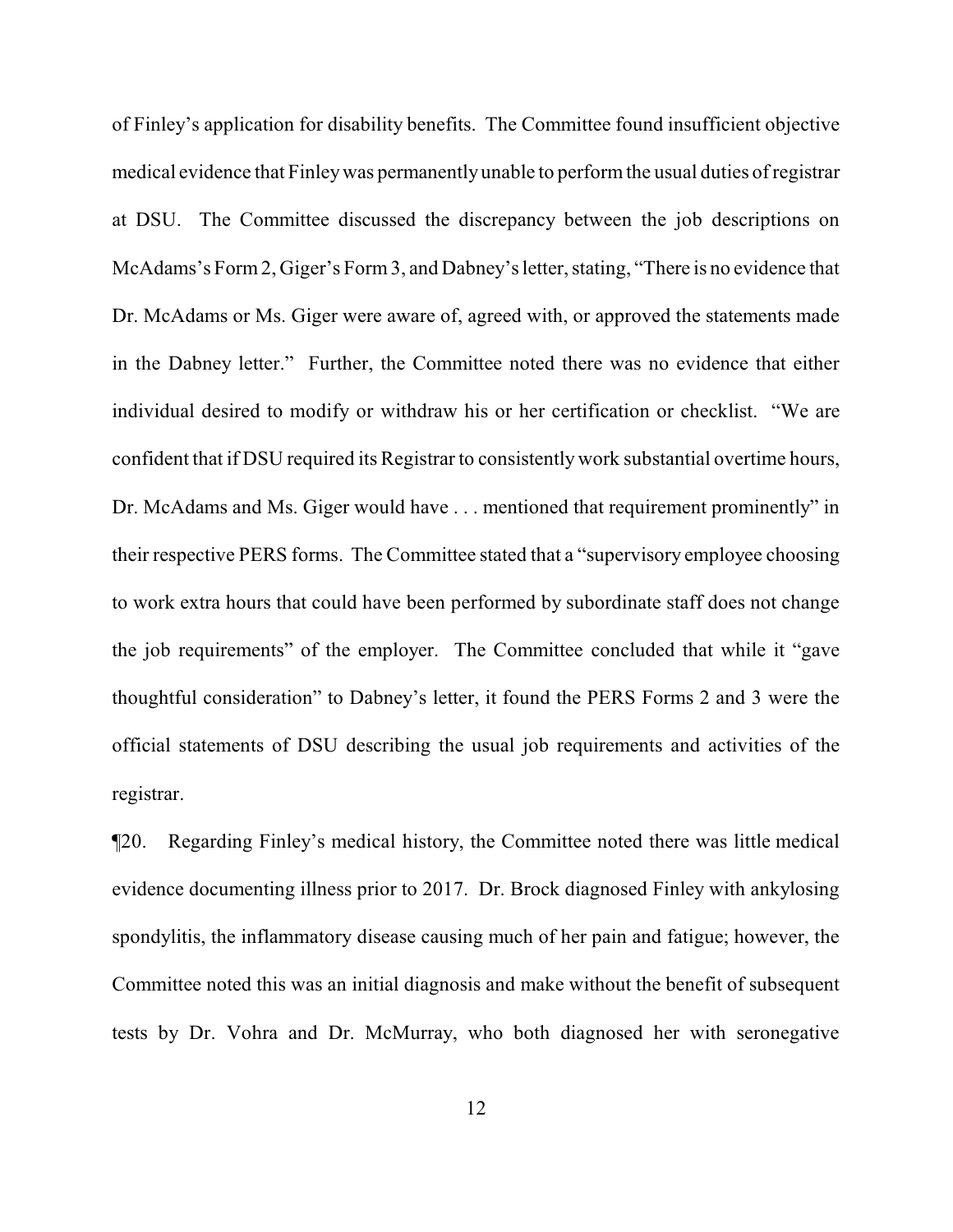spondyloarthropathy. The Committee stated "[b]oth conditions are associated with inflammation and can cause pain, tenderness, and fatigue"; however, "[a]nkylosing spondylitis can result in fused vertebra which cause a hunched over posture." The Committee noted that Dr. Blount found no common markers for ankylosing spondylitis and no evidence of spinal fusion.

¶21. The Committee found her rheumatologist, Dr. McMurry, was the most appropriate specialist to assess and treat her inflammatory disease. He found she was not at MMI and her prognosis was fair and may improve with treatment. The only restriction he assigned was no prolonged standing or sitting. In October 2018, he found she was improving in some areas.

¶22. The Committee found Dr. Vohra was the most appropriate specialist to assess her degenerative neck, shoulders, and back. He found her prognosis good with a permanent partial impairment of the whole person of only two percent for her spine. The Committee also noted Dr. Blount concluded Finley could return to work provided appropriate accommodations were made, and Dr. Mitchell found Finley's eye condition unrelated to her inflammatory disease. The Committee stated there had been no recent diagnosis of chronic fatigue syndrome, and Finley's fatigue was likely due to her inflammatory disease, which Humira injections were improving according to her rheumatology lab results. Additionally, the Committee opined that Dr. Hubbard's disability determination was made in part on Finley's description of her job during the examination and the contractual language of the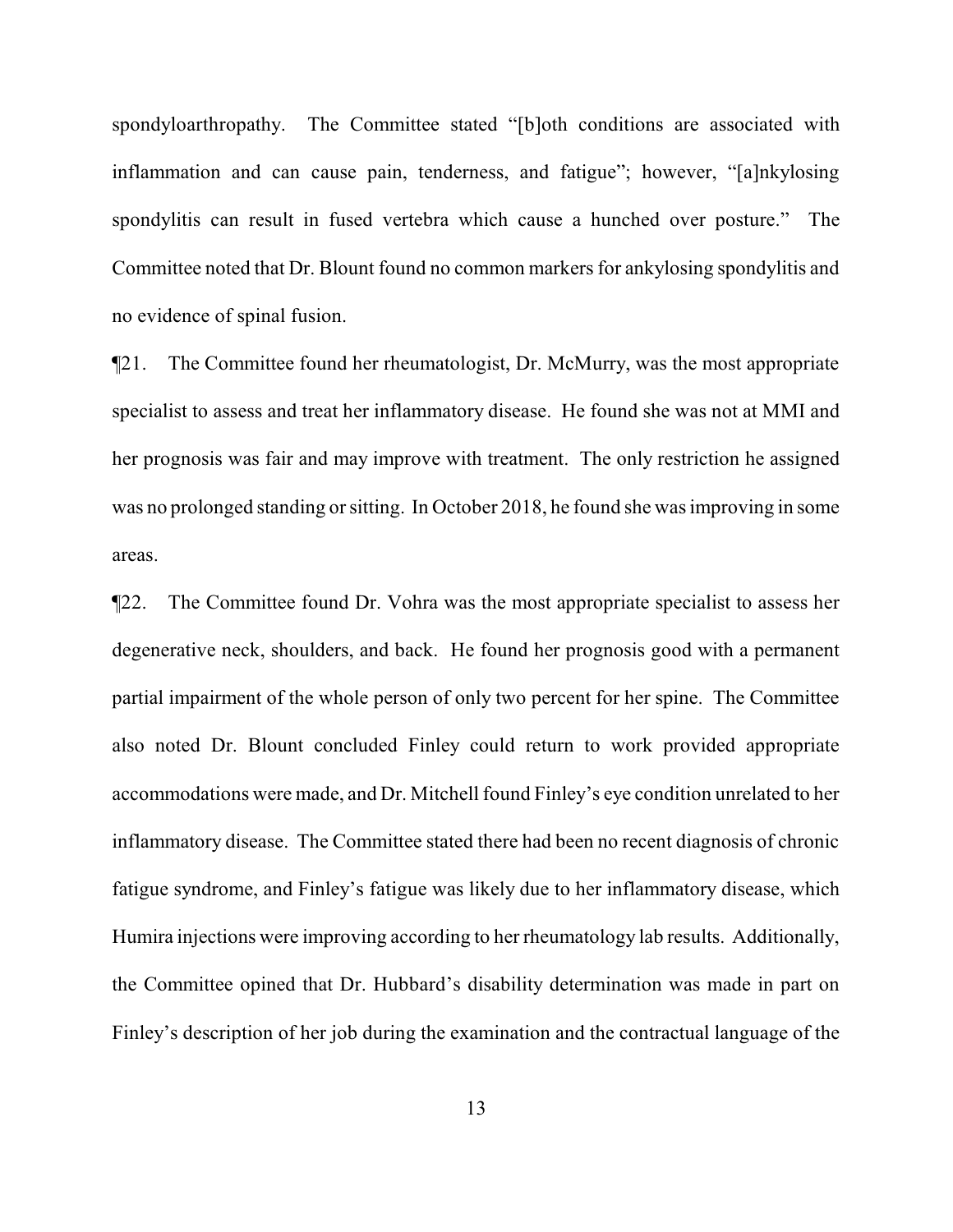insurance policy, which was not offered into evidence. In his report, Dr. Hubbard did not refer to the PERS Forms 2 and 3 job description and checklist.

¶23. The Committee noted that the Form 2 job requirements stated Finley could move from sitting to standing as needed and vice versa. She could participate via teleconference for certain meetings, take breaks as needed, and allow subordinate staff to perform certain duties. The Committee found she was not at MMI on the date of her termination in January 2018 but was in the beginning stages of treatment for her inflammatory disease, and she was improving under her rheumatologist and pain physician's treatment.

¶24. The PERS Board of Trustees adopted the Committee's recommendation and denied Finley's application. Finley appealed again, and the Hinds CountyCircuit Court for the First Judicial District affirmed the Board's order. Finley now appeals from the circuit court's judgment.

#### **STANDARD OF REVIEW**

¶25. We recognize that in reviewing the decision of an administrative agency, its "conclusions must remain undisturbed unless the agency's order: 1) is not supported by substantial evidence, 2) is arbitrary or capricious, 3) is beyond the scope or power granted to the agency, or 4) violates one's constitutional rights." *Lang v. Pub. Emps.' Ret. Sys. of Miss.*, 284 So. 3d 814, 818 (¶11) (Miss. Ct. App. 2019) (quoting *Pub. Emps.' Ret. Sys. v. Walker*, 126 So. 3d 892, 894-95 (¶5) (Miss. 2013)). "Substantial evidence" has been defined by this Court as "such relevant evidence as reasonable minds might accept as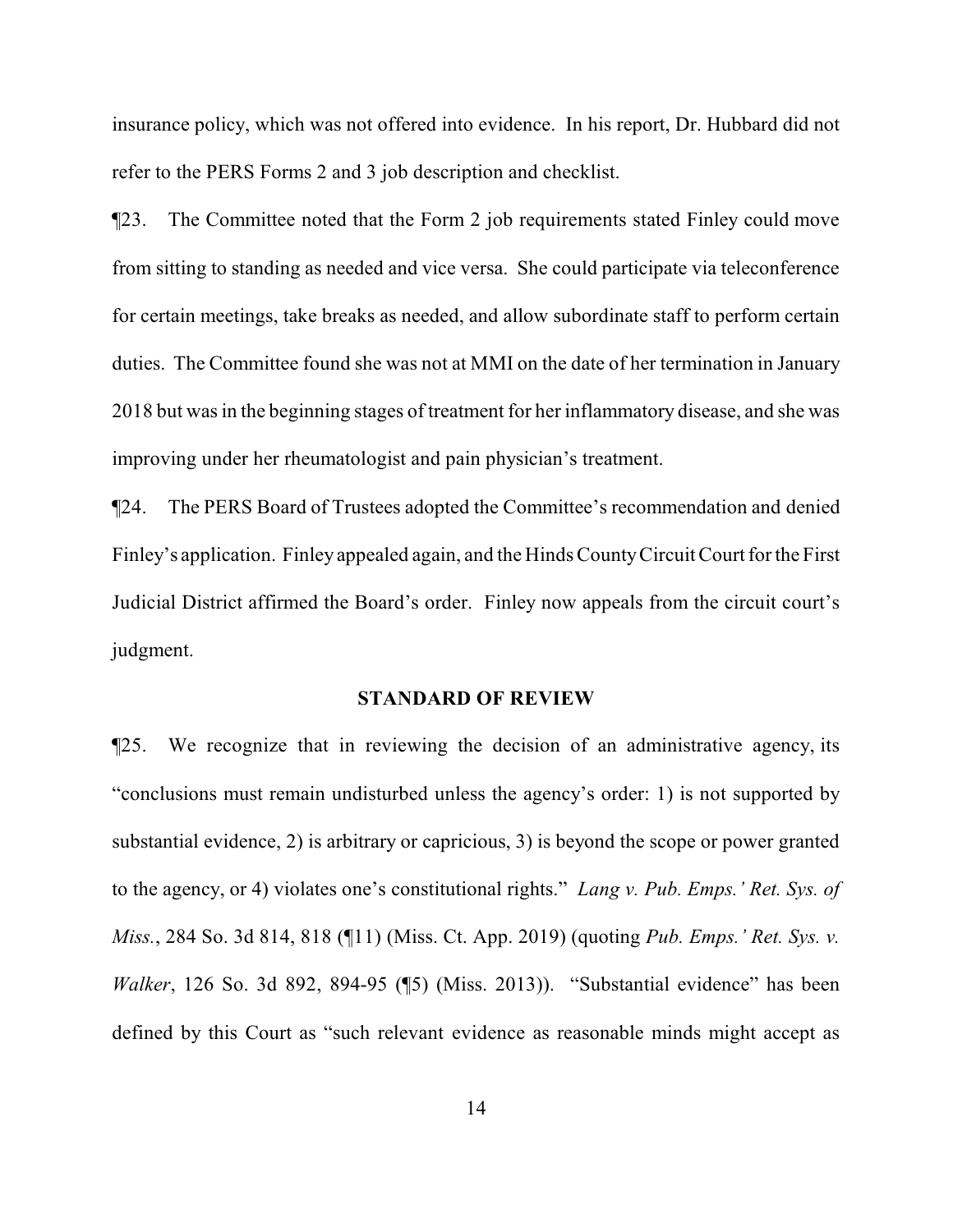adequate to support a conclusion"—"something more than a mere scintilla or suspicion." *Id.* (quoting *Davidson v. Pub. Emps.' Ret. Sys. of Miss.*, 219 So. 3d 577, 581 (¶15) (Miss. Ct. App. 2017); *Knight v. Pub. Emps.' Ret. Sys.*, 108 So. 3d 912, 915 (¶13) (Miss. 2012)). "The issue before this Court is not whether there was evidence in support of . . . disability, but whether there was substantial evidence to support the finding of PERS." *Id.* (quoting *Doyle v. Pub. Emps.' Ret. Sys.*, 808 So. 2d 902, 905 (¶8) (Miss. 2002)). On appeal, "this Court may neither substitute its own judgment for that of the agency which rendered the decision nor reweigh the facts of the case." *Id.* at (¶12) (quoting *Walker*, 126 So. 3d at 895 (¶5)). "A rebuttable presumption exists in favor of PERS's decision, and the claimant has the burden of proving the contrary." *Id.* (quoting *Davidson*, 219 So. 3d at 581 (¶15)).

#### **ANALYSIS**

¶26. Finley argues the PERS decision to deny benefits was not supported by substantial evidence and was arbitrary and capricious for the following reasons: (1) PERS did not consider McAdams's certification and Dabney's letter regarding Finley's inability to perform her job; (2) PERS did not consider the cumulative effect of Finley's numerous medical problems on her abilityto performher job; (3) PERS agreed that Finley's physicians that she was not at MMI and should continue pain management for chronic pain; and (4) all of Finley's physicians reported she could not perform her job, including her disability carrier's IME, the PERS IME, Dr. Blount's statement that tolerance would be a factor; and the Social Security Administration's finding that she was disabled. We find Finley's first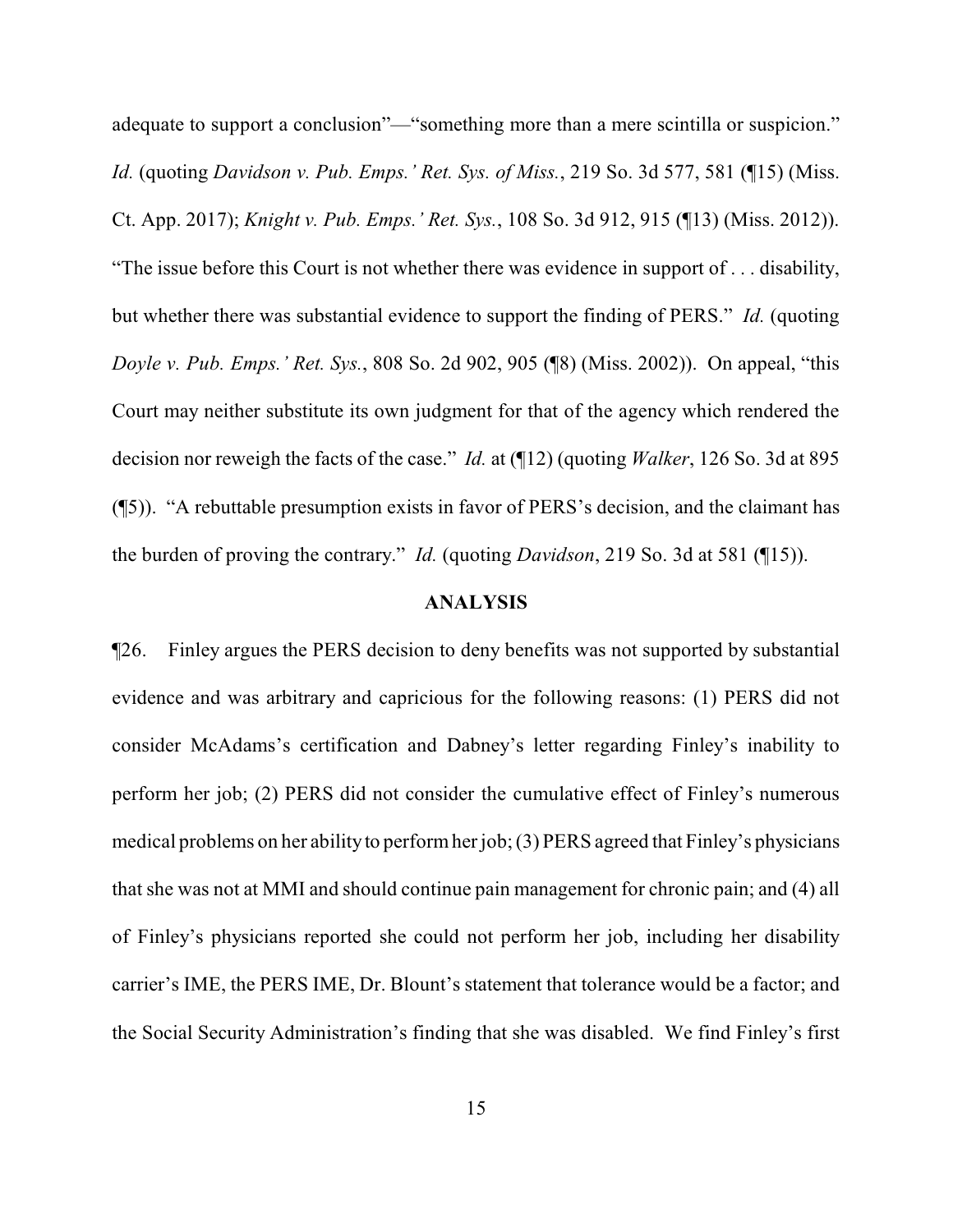argument dispositive—PERS appears to have ignored Dabney's letter in favor of parts of McAdams's statement regarding the ability of Finley to perform her job. Accordingly, we reverse and remand.

¶27. Finley sought "regular disability benefits," which covers "employees with the requisite . . . amount of creditable service who become disabled for any reason."<sup>11</sup> *Walker*, 126 So. 3d at 895 (¶6) (citing *Pub. Emps.' Ret. Sys. v. Dishmon*, 797 So. 2d 888, 891-92 (¶¶10-11) (Miss. 2001); Miss. Code Ann. § 25-11-113(1)(a) (Rev. 2010)). Finley had the burden of proving she was permanently disabled as defined by statute: "[t]he inability to perform the usual duties of employment or the incapacity to perform such lesser duties, if any, as the employer, in its discretion, may assign without material reduction in compensation . . . . " Miss. Code Ann.  $\S 25-11-113(1)(a)$ .

¶28. Finley argues that PERS arbitrarily and capriciously considered the evidence regarding her ability to perform her job as registrar, relying only on McAdams's "Employer's Certification of Job Requirements" (Form 2) and Giger's "Job Activities Checklist" (Form 3), while ignoring Dabney's uncontradicted, detailed letter of her job description and Finley's own testimony. We agree and reverse based upon this issue.

 $<sup>11</sup>$  "[A]ny active member in state service who became a member of the system before</sup> July 1, 2007, and who has at least four (4) years of membership service credit . . . may be retired by the board of trustees . . . provided that the medical board, after an evaluation of medical evidence that may or may not include an actual physical examination by the medical board, certifies that the member is mentally or physically incapacitated for the further performance of duty, that the incapacity is likely to be permanent, and that the member should be retired. . . ." Miss. Code Ann. § 25-11-113(1)(a) (Rev. 2018).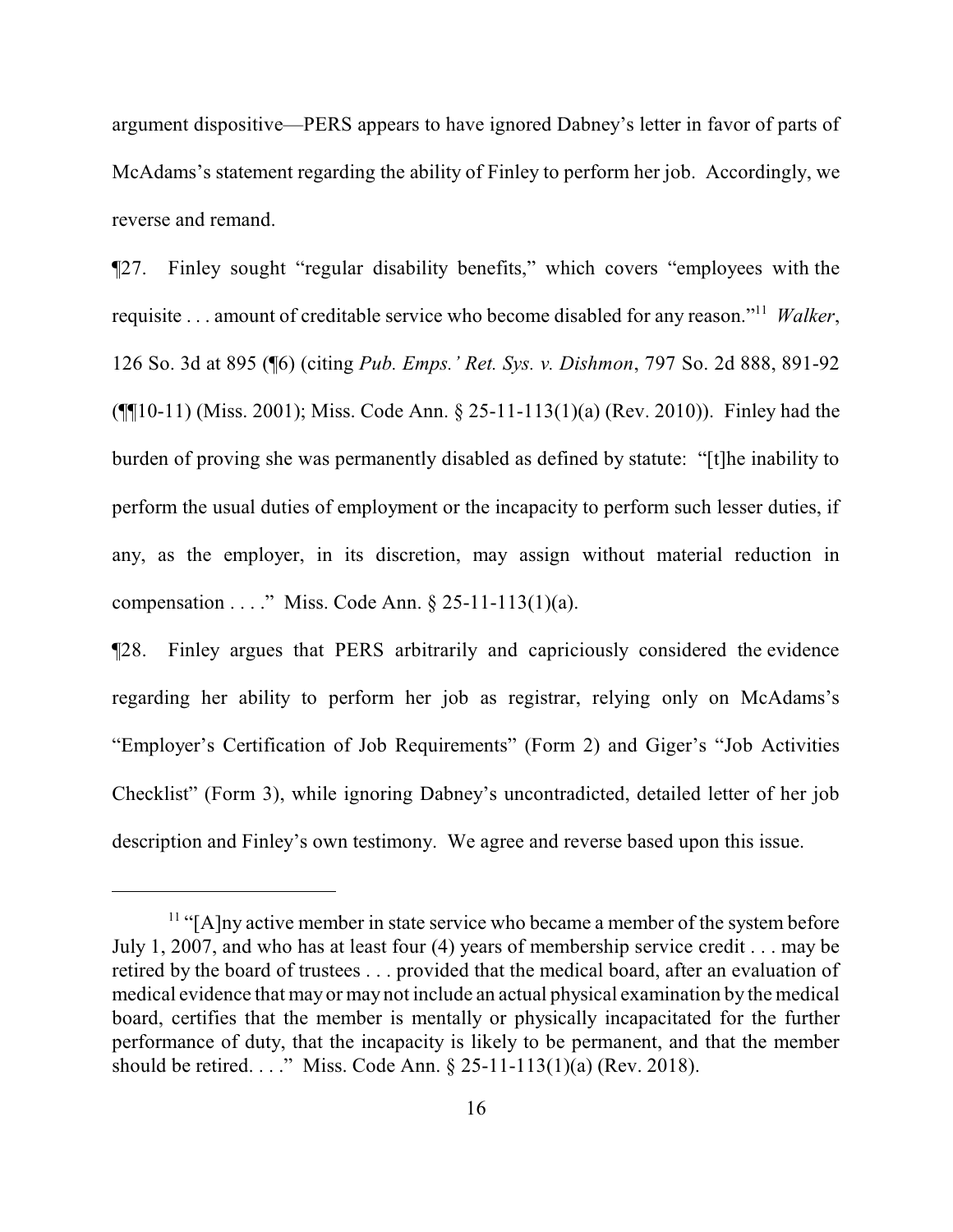¶29. In its opinion, the Committee acknowledged the discrepancy between the job descriptions on McAdams's Form 2, Giger's Form 3, and Dabney's October 2018 letter, but the Committee appeared to ignore certain facts in Dabney's letter<sup>12</sup> and McAdams's form. The Committee found McAdams's form to be "the official statement" of Finley's position even though it offered no details on the reality of Finley's working day. Even so, McAdams's form stated that although Finley's job was "sedentary," Finley could not perform her job, was unable to supervise employees, and could not provide leadership in the office. Further, regarding "accommodations offered," McAdams stated that "due to restrictions identified by her physician, she is unable to return to work." PERS arbitrarily and capriciously ignored these latter statements while choosing to focus on McAdams's unsupported assertion that Finley spent "the majority of the day sitting, up to seven hours per day."

¶30. At the hearing, Finley testified that while she may sit at a desk looking at a computer for seven hours, that was not all her job entailed—she would be in the office for much longer than an eight-hour day. Finley agreed with Dabney's statement that the registrar consistently worked long hours, such as forty-five to seventy hours a week most weeks. Finley explained that reviewing degree audits and other intensive work had to be done uninterrupted, which would mean after regular business hours. Dabney stated the job was

 $12$  The Committee stated it gave "thoughtful consideration" to Dabney's letter, but this does not appear to be the case.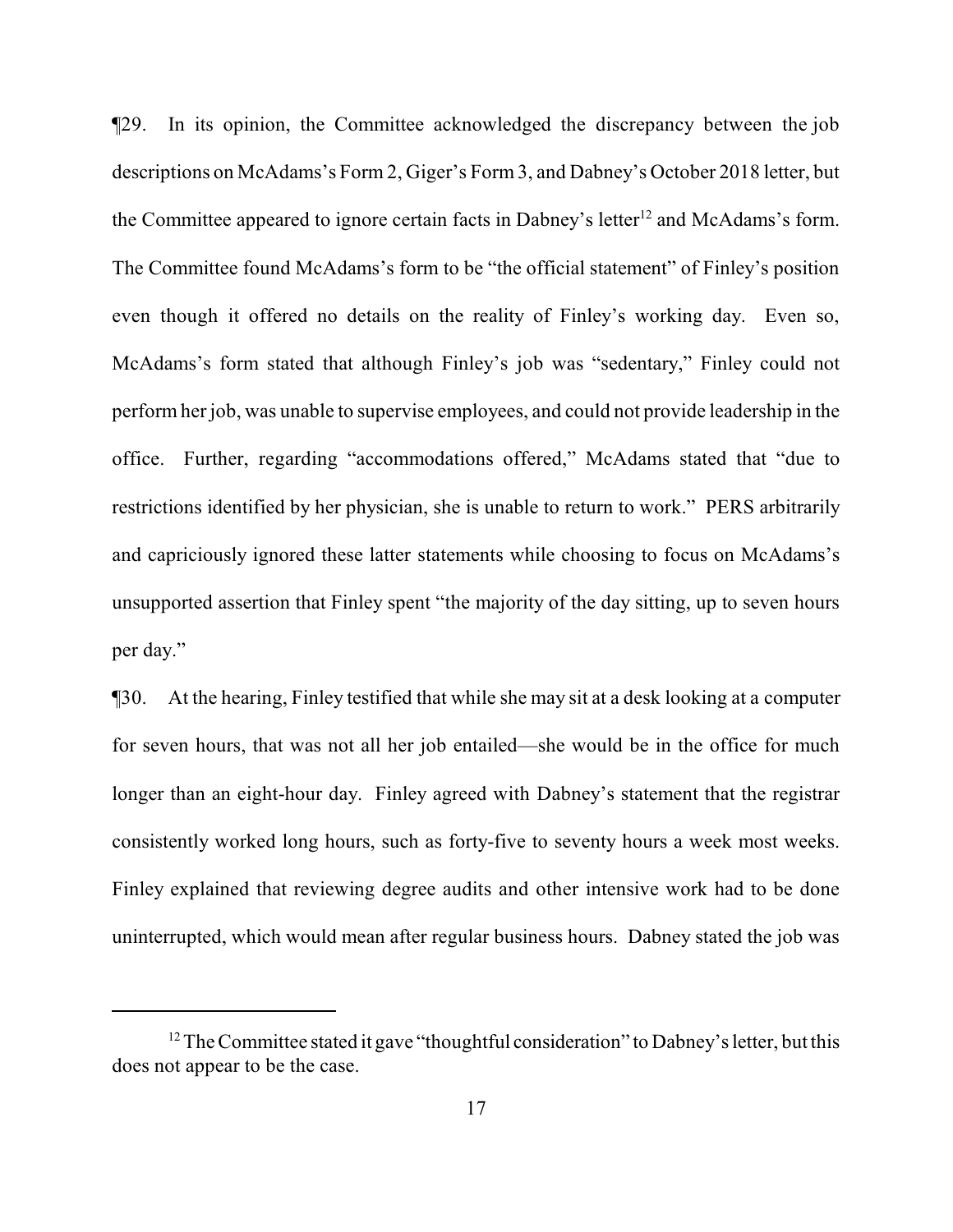"an executive position in a small university." Dabney described the job as demanding mentally and physically: "it is challenging for a generally healthy person to perform the duties and deal with the high stress level and volume of work." Dabney wrote that the job could demand seventy to eighty-five hours a week during graduation commencement, with additional walking across the campus. Giger's form, however, stated there were minimal physical requirements for the job, with only "occasional (6 to 33%)" walking, standing, or lifting less than ten pounds. However, this form did not state who provided the information, and whether it had been updated.

¶31. McAdams's certification that Finley's job was sedentary is clearly contradicted by Dabney's and Finley's testimony. In fact, Finley testified that McAdams requested Dabney write the letter giving more details on Finley's job description because McAdams was not familiar with Finley's day-to-day duties as registrar, even though he was her superior. Moreover, there was no evidence that Finley, "a supervisory employee," merely chose to work extra hours instead of delegating work to subordinate staff, as the Committee stated. The record does not identify any such subordinate staff employed by the registrar's office during Finley's tenure. In fact, Finley clearly testified that budget cuts had eliminated the position of associate registrar when she became full registrar.<sup>13</sup> Yet Finley testified that Dabney would not take the position of registrar unless the associate position was reinstated

<sup>&</sup>lt;sup>13</sup> Finley testified she was promoted from associate registrar to interim registrar and then to full registrar.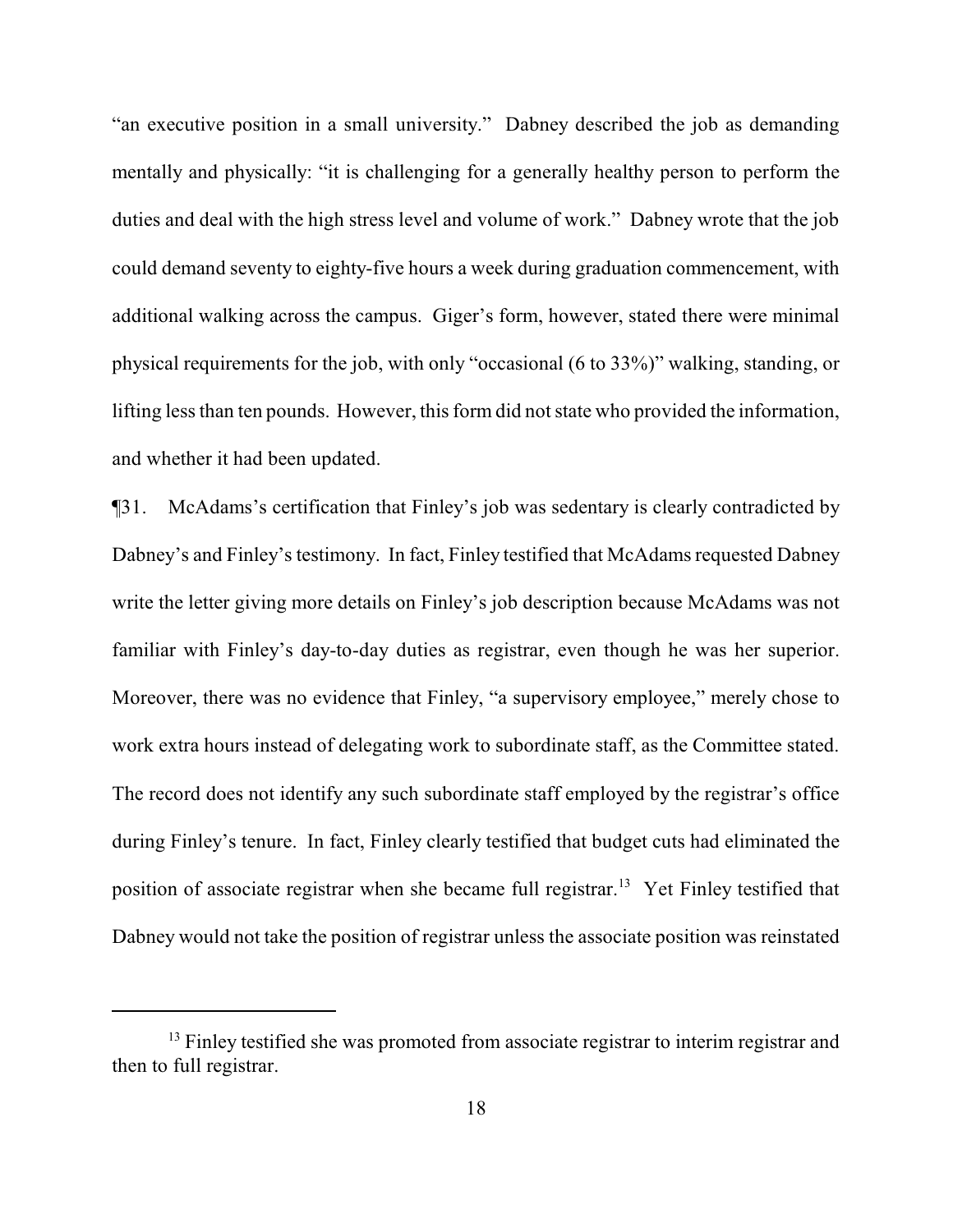"because without it, the registrar had no backup."<sup>14</sup> Further, there is nothing in the record to contradict Finley's testimony that she worked extra hours. Moreover, there is nothing in the record to support McAdams's statement that Finley's job was sedentary. We find the Committee's reliance on McAdams's Form 2, while ignoring contradictory detailed facts about the job in Dabney's letter, is arbitrary and capricious.

¶32. Finley cites *Newton v. Public Employees' Retirement System of Mississippi*, 301 So. 3d 74 (Miss. Ct. App. 2020), in support of her argument. In *Newton*, we reviewed a denial of disability benefits for Linda Newton, a kindergarten teacher's assistant at a public school. *Id.* at 76 ( $\P$ [1, 3). The issue was not Newton's diagnosis of cerebral palsy, which PERS rejected, but whether she could perform the necessary functions of her job regardless of her diagnosis. *Id.* at 82 (¶35). While PERS acknowledged Newton suffered from long-standing deficits, it claimed "the record did not support these diagnoses or debilitation. . . ." *Id.* at 83 (¶36). In contrast, the circuit court found objective evidence Newton had back problems. *Id.* Also, Newton detailed numerous physical difficulties that made her unable to perform her job. *Id.* at 84 (¶40). Further, another teacher's assistant who worked alongside Newton testified to Newton's physical difficulties performing her job and its demanding nature. *Id.* at 81-82, 84 (¶¶24-25, 40). Even so, the employer's certification form filled out by the district superintendent stated Newton could perform her job physically. *Id.* at 83 (¶[38-39).

 $14$  The record is silent as to how many, if any, subordinates were employed in the registrar's office during Finley's tenure.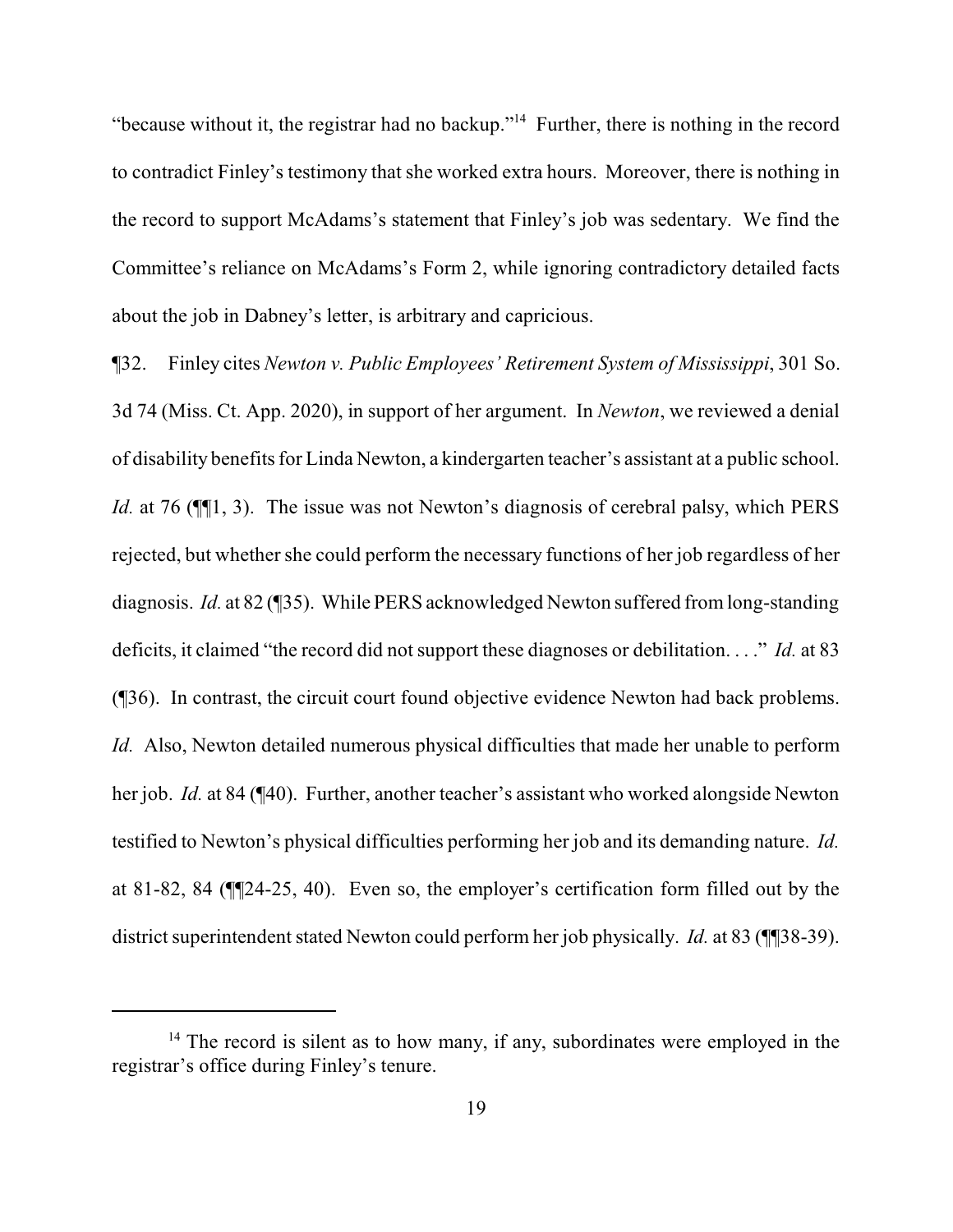This Court concluded that PERS's continued reliance on the form was arbitrary and capricious when the assessment of Newton's job requirements had "no basis in the record." *Id.* at 76-77, 84 (¶[5, 42).

¶33. We find *Newton* analogous to the instant case. Here, while Finley had a diagnosis of inflammatory disease that resulted in numerous physical difficulties, it was not her diagnosis but the evidence showing she could not perform her very demanding job due to her physical limitations that makes the denial of benefits here arbitrary and capricious. As in *Newton*, PERS ignored this evidence in favor of a form that stated Finley's job was sedentary, which was filled out by an individual (McAdams) who admittedly was not familiar with her daily duties, and requested a co-worker who was more familiar with the job (Dabney) write a detailed letter to Finley's attorney. Further, as in*Newton*, Dabney, who worked alongside Finley and succeeded her in the same job, stated the registrar position was more demanding than McAdams's description. As stated in *Newton*, "there is no requirement for a specific medical condition if the evidence supports the inability to continue work or disability." *Id.* at 83 (¶35) (quoting *Poole v. Pub. Emps.' Ret. Sys.*, 57 So. 3d 13, 16 (¶19) (Miss. Ct. App. 2010)). Accordingly, we reverse the circuit court's judgment affirming PERS's denial of benefits because PERS's assessment of Finley's job requirements and ability to perform her job was arbitrary and capricious. We remand the case for PERS to determine if Finley could perform the true duties of registrar with her disability and the support staff, if any, she had at the time.